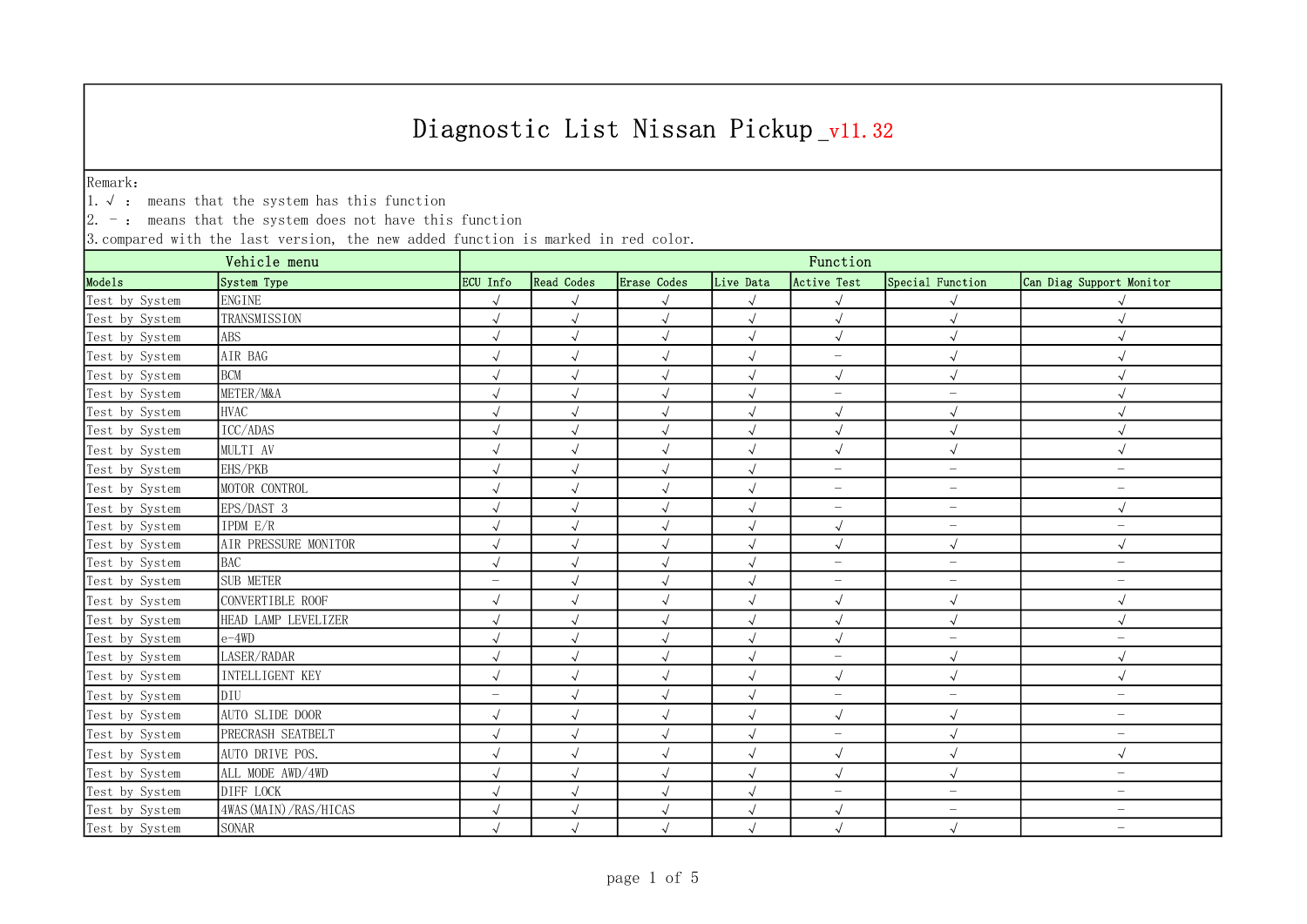Remark:

1.√ : means that the system has this function

 $\vert 2.$  -: means that the system does not have this function

|                | Function              |                          |                          |                          |                          |                          |                          |                          |  |
|----------------|-----------------------|--------------------------|--------------------------|--------------------------|--------------------------|--------------------------|--------------------------|--------------------------|--|
| Mode1s         | System Type           | ECU Info                 | <b>Read Codes</b>        | <b>Erase</b> Codes       | Live Data                | Active Test              | Special Function         | Can Diag Support Monitor |  |
| Test by System | LANE CAMERA           | $\sqrt{ }$               | $\sqrt{ }$               | $\sqrt{ }$               |                          | $\sqrt{ }$               |                          |                          |  |
| Test by System | ADAPTIVE LIGHT        | $\sqrt{}$                | $\sqrt{ }$               | $\sqrt{ }$               | $\sqrt{ }$               | $\sqrt{2}$               | $\sqrt{}$                | $\sqrt{ }$               |  |
| Test by System | AUTO SLIDE DOOR RIGHT | $\sqrt{ }$               | $\sqrt{ }$               | $\sqrt{ }$               | $\sqrt{ }$               | $\sqrt{ }$               | $\overline{\phantom{m}}$ | $\overline{\phantom{m}}$ |  |
| Test by System | CAN GATEWAY           |                          | $\sqrt{ }$               | $\sqrt{ }$               | $\sqrt{ }$               | $\qquad \qquad -$        | $\overline{\phantom{0}}$ | $\qquad \qquad -$        |  |
| Test by System | <b>SHIFT</b>          |                          | $\sqrt{ }$               | $\sqrt{ }$               | $\sqrt{ }$               | $\overline{\phantom{a}}$ | $\overline{\phantom{m}}$ | $\overline{\phantom{0}}$ |  |
| Test by System | EV/HEV                | $\sqrt{ }$               | $\sqrt{ }$               | $\sqrt{}$                | $\sqrt{ }$               | $\sqrt{ }$               | $\overline{\phantom{0}}$ | $\overline{\phantom{0}}$ |  |
| Test by System | POP UP HOOD           | $\sqrt{ }$               | $\sqrt{}$                | $\sqrt{ }$               | $\sqrt{ }$               | $\qquad \qquad -$        | $\overline{\phantom{0}}$ | $\overline{\phantom{0}}$ |  |
| Test by System | <b>AUTO BACK DOOR</b> | $\sqrt{2}$               | $\sqrt{\phantom{a}}$     | $\sqrt{ }$               | $\sqrt{ }$               | $\overline{\phantom{m}}$ | $\sqrt{ }$               | $\qquad \qquad -$        |  |
| Test by System | Diag Data Recorder    | $\overline{\phantom{0}}$ | $\sqrt{ }$               | $\sqrt{\phantom{a}}$     | $\overline{\phantom{0}}$ | $\qquad \qquad -$        | $\overline{\phantom{0}}$ | $\qquad \qquad -$        |  |
| Test by System | 4WAS (FRONT)          | $\sqrt{ }$               | $\sqrt{ }$               | $\sqrt{ }$               | $\sqrt{}$                | $\sqrt{ }$               | $\sqrt{}$                | $\qquad \qquad -$        |  |
| Test by System | $E-SUS$               | $\sqrt{}$                | $\sqrt{ }$               | $\sqrt{ }$               | $\sqrt{ }$               | $\sqrt{ }$               | $\sqrt{}$                | $\overline{\phantom{0}}$ |  |
| Test by System | ACCELE PEDAL ACT      | $\sqrt{ }$               | $\sqrt{ }$               | $\sqrt{ }$               | $\sqrt{ }$               | $\sqrt{ }$               | $\overline{\phantom{0}}$ | $\overline{\phantom{0}}$ |  |
| Test by System | HV BATTERY            | $\sqrt{2}$               | $\sqrt{ }$               | $\sqrt{}$                | $\sqrt{ }$               | $\qquad \qquad -$        | $\overline{\phantom{0}}$ | $\qquad \qquad -$        |  |
| Test by System | TOTAL ILLUM C/U       | $\sqrt{ }$               | $\sqrt{\phantom{a}}$     | $\sqrt{ }$               | $\sqrt{ }$               | $\sqrt{ }$               | $\sqrt{2}$               | $\overline{\phantom{0}}$ |  |
| Test by System | OCCUPANT DETECTION    | $\overline{\phantom{0}}$ | $\overline{\phantom{0}}$ | $\overline{\phantom{m}}$ | $\sqrt{ }$               | $\equiv$                 | $\equiv$                 | $\qquad \qquad -$        |  |
| Test by System | SmFOB                 | $\sqrt{ }$               | $\sqrt{ }$               | $\sqrt{ }$               | $\sqrt{ }$               | $\qquad \qquad -$        | $\overline{\phantom{0}}$ | $\overline{\phantom{0}}$ |  |
| Test by System | <b>BRAKE</b>          | $\sqrt{ }$               | $\sqrt{ }$               | $\sqrt{ }$               | $\sqrt{ }$               | $\overline{\phantom{m}}$ | $\overline{\phantom{0}}$ | $\overline{\phantom{0}}$ |  |
| Test by System | SIDE RADAR LEFT       | $\sqrt{}$                | $\sqrt{ }$               | $\sqrt{ }$               | $\sqrt{ }$               | $\sqrt{ }$               | $\sqrt{}$                | $\overline{\phantom{0}}$ |  |
| Test by System | ANC                   | $\sqrt{ }$               | $\sqrt{}$                | $\sqrt{ }$               | $\sqrt{ }$               | $\overline{\phantom{m}}$ | $\overline{\phantom{0}}$ | $\qquad \qquad -$        |  |
| Test by System | MULTI DISPLAY         | $\overline{\phantom{0}}$ | $\sqrt{ }$               | $\sqrt{ }$               | $\sqrt{ }$               | $\sqrt{2}$               | $\overline{\phantom{0}}$ | $\overline{\phantom{0}}$ |  |
| Test by System | SIDE RADAR RIGHT      | $\sqrt{ }$               | $\sqrt{ }$               | $\sqrt{ }$               | $\sqrt{ }$               | $\sqrt{ }$               | $\sqrt{2}$               | $\overline{\phantom{0}}$ |  |
| Test by System | <b>ADCM</b>           | $\sqrt{ }$               | $\sqrt{ }$               | $\sqrt{ }$               | $\sqrt{ }$               | $\overline{\phantom{m}}$ | $\overline{\phantom{0}}$ | $\qquad \qquad -$        |  |
| Test by System | CHARGER/PD MODULE     | $\sqrt{ }$               | $\sqrt{}$                | $\sqrt{ }$               | $\sqrt{ }$               | $\qquad \qquad -$        | $\overline{\phantom{0}}$ | $\overline{\phantom{0}}$ |  |
| Test by System | PTC HEATER            | $\sqrt{ }$               | $\sqrt{ }$               | $\sqrt{}$                | $\sqrt{ }$               | $\sqrt{ }$               | $\sqrt{ }$               | $\qquad \qquad -$        |  |
| Test by System | TELEMATICS            | $\sqrt{ }$               | $\sqrt{ }$               | $\sqrt{ }$               | $\sqrt{ }$               | $\equiv$                 | $\sqrt{}$                | $\qquad \qquad -$        |  |
| Test by System | <b>HAS</b>            | $\sqrt{ }$               | $\sqrt{}$                | $\sqrt{ }$               | $\sqrt{ }$               | $\overline{\phantom{m}}$ | $\overline{\phantom{0}}$ | $\overline{\phantom{0}}$ |  |
| Test by System | <b>EMCM</b>           | $\sqrt{ }$               | $\sqrt{ }$               | $\sqrt{ }$               | $\sqrt{ }$               | $\qquad \qquad -$        | $\overline{\phantom{0}}$ | $\qquad \qquad -$        |  |
| Test by System | <b>SVT</b>            | $\sqrt{ }$               | $\sqrt{\phantom{a}}$     | $\sqrt{ }$               | $\sqrt{ }$               | $\qquad \qquad -$        | $\sqrt{}$                | $\overline{\phantom{0}}$ |  |
| Test by System | <b>BSW/BUZZER</b>     | $\sqrt{ }$               | $\sqrt{}$                | $\sqrt{ }$               | $\sqrt{ }$               | $\overline{\phantom{m}}$ | $\overline{\phantom{m}}$ |                          |  |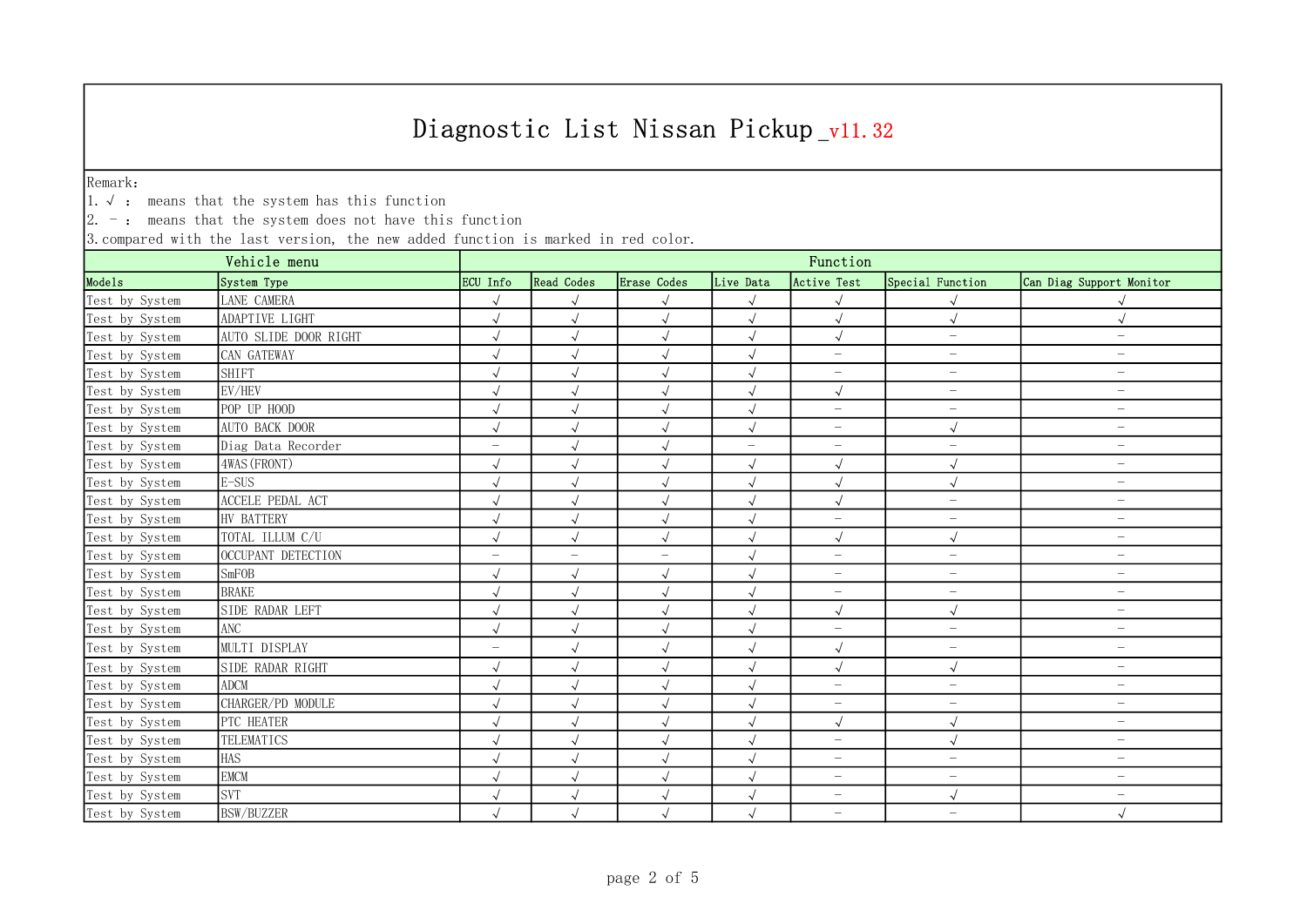Remark:

1.√ : means that the system has this function

 $\vert 2.$  -: means that the system does not have this function

| Vehicle menu   |                          | Function                 |                      |                          |                          |                          |                          |                                 |  |  |
|----------------|--------------------------|--------------------------|----------------------|--------------------------|--------------------------|--------------------------|--------------------------|---------------------------------|--|--|
| Models         | System Type              | ECU Info                 | <b>Read Codes</b>    | Erase Codes              | Live Data                | Active Test              | Special Function         | Can Diag Support Monitor        |  |  |
| Test by System | AVM                      | $\sqrt{ }$               | $\sqrt{\phantom{a}}$ | $\sqrt{ }$               | $\sqrt{ }$               | $\overline{\phantom{m}}$ |                          |                                 |  |  |
| Test by System | CHASSIS CONTROL          | $\sqrt{}$                | $\sqrt{\phantom{a}}$ | $\sqrt{}$                | $\sqrt{ }$               | $\overline{\phantom{0}}$ | $\overline{\phantom{0}}$ | $\overline{\phantom{m}}$        |  |  |
| Test by System | DAST 1                   | $\sqrt{}$                | $\sqrt{ }$           | $\sqrt{ }$               | $\sqrt{ }$               | $\overline{\phantom{m}}$ | $\overline{\phantom{0}}$ | $\overline{\phantom{0}}$        |  |  |
| Test by System | DAST 2                   |                          | $\sqrt{ }$           | $\sqrt{ }$               |                          | $\qquad \qquad -$        | $\overline{\phantom{0}}$ | $\overline{\phantom{m}}$        |  |  |
| Test by System | HIGH BEAM ASSIST         |                          | $\checkmark$         | $\sqrt{ }$               | $\sqrt{ }$               | $\overline{\phantom{m}}$ | $\overline{\phantom{a}}$ | $\qquad \qquad -$               |  |  |
| Test by System | CIU                      | $\sqrt{2}$               | $\sqrt{}$            | $\sqrt{}$                | $\sqrt{ }$               | $\sqrt{2}$               | $\sqrt{}$                | $\overline{\phantom{m}}$        |  |  |
| Test by System | MM CONN                  | $\sqrt{}$                | $\sqrt{ }$           | $\sqrt{}$                | $\sqrt{ }$               | $\overline{\phantom{0}}$ | $\sqrt{ }$               | $\overline{\phantom{0}}$        |  |  |
| Test by System | ICC/ADAS 2               |                          | $\sqrt{ }$           | $\sqrt{ }$               |                          | $\overline{\phantom{m}}$ | $\overline{\phantom{m}}$ | $\sqrt{ }$                      |  |  |
| Test by System | Lane camera 2            |                          | $\sqrt{ }$           | $\sqrt{ }$               | $\sqrt{ }$               | $\overline{\phantom{m}}$ | $\overline{\phantom{m}}$ | $\overline{\phantom{m}}$        |  |  |
| Test by System | CAN GATEWAY3             | $\sqrt{ }$               | $\checkmark$         | $\sqrt{ }$               | $\sqrt{ }$               | $\qquad \qquad -$        | $\overline{\phantom{m}}$ | $\overline{\phantom{m}}$        |  |  |
| Test by System | (TBD) GEN-INV            | $\sqrt{}$                | $\sqrt{ }$           | $\sqrt{ }$               | $\sqrt{ }$               | $\overline{\phantom{0}}$ | $\overline{\phantom{0}}$ | $\overline{\phantom{a}}$        |  |  |
| Test by System | CAN GATEWAY2             | $\sqrt{ }$               | $\sqrt{ }$           | $\sqrt{}$                |                          | $\qquad \qquad -$        | $\qquad \qquad -$        | $\overbrace{\phantom{1232211}}$ |  |  |
| Test by System | Vehicle data transmitter |                          | $\sqrt{ }$           | $\sqrt{ }$               | $\sqrt{ }$               | $\overline{\phantom{0}}$ | $\qquad \qquad -$        | $\qquad \qquad -$               |  |  |
| Test by System | Cluster                  | $\sqrt{}$                | $\sqrt{ }$           | $\sqrt{}$                | $\sqrt{ }$               | $\sqrt{2}$               | $\sqrt{ }$               | $\overbrace{\phantom{1232211}}$ |  |  |
| Test by System | NATS IMMU                | $\sqrt{ }$               | $\sqrt{ }$           | $\sqrt{ }$               | $\overline{\phantom{0}}$ | $\overline{\phantom{0}}$ | $\qquad \qquad -$        | $\overline{\phantom{0}}$        |  |  |
| Test by System | SMART ENTRANCE           | $\overline{\phantom{m}}$ | $\sqrt{ }$           | $\sqrt{ }$               | $\sqrt{ }$               | $\sqrt{ }$               | $\sqrt{ }$               | $\overline{\phantom{m}}$        |  |  |
| Test by System | AIR LEVELIZER            |                          | $\sqrt{ }$           | $\sqrt{ }$               | $\sqrt{ }$               | $\sqrt{ }$               |                          | $\overline{\phantom{0}}$        |  |  |
| Test by System | REARVIEW CAMERA          | $\sqrt{ }$               | $\qquad \qquad -$    | $\overline{\phantom{m}}$ |                          | $\qquad \qquad -$        | $\sqrt{2}$               | $\overline{\phantom{m}}$        |  |  |
| Test by System | S/BLIND CAMERA           | $\sqrt{ }$               | $\equiv$             | $\overline{\phantom{m}}$ | $\sqrt{ }$               | $\overline{\phantom{0}}$ | $\sqrt{ }$               | $-$                             |  |  |
| Test by System | <b>ACTIVE ENG MOUNT</b>  | $\sqrt{ }$               | $\sqrt{ }$           | $\sqrt{ }$               |                          | $\sqrt{ }$               | $\qquad \qquad -$        | $\overline{\phantom{m}}$        |  |  |
| Test by System | <b>ACTIVE SUS</b>        | $\overline{\phantom{0}}$ | $\sqrt{ }$           | $\sqrt{ }$               | $\sqrt{ }$               | $\overline{\phantom{m}}$ | $\qquad \qquad -$        | $\qquad \qquad -$               |  |  |
| Test by System | ASCD                     | $\qquad \qquad -$        | $\sqrt{}$            | $\sqrt{}$                | $\sqrt{ }$               | $\overline{\phantom{a}}$ | $\overline{\phantom{0}}$ | $\overbrace{\phantom{1232211}}$ |  |  |
| Test by System | HANDS FREE MODULE        | $\sqrt{ }$               | $\sqrt{ }$           | $\sqrt{ }$               | $\sqrt{ }$               |                          |                          | $\overline{\phantom{0}}$        |  |  |
| Test by System | DISTANCE CONTROL         | $\overline{\phantom{m}}$ | $\sqrt{ }$           | $\sqrt{ }$               |                          | $\sqrt{ }$               | $\overline{\phantom{a}}$ | $\overline{\phantom{m}}$        |  |  |
| Test by System | MOTOR ASSIST             | $\sqrt{ }$               | $\checkmark$         | $\sqrt{ }$               | $\sqrt{ }$               | $\overline{\phantom{0}}$ | $\overline{\phantom{0}}$ | $\overline{\phantom{m}}$        |  |  |
| Test by System | <b>IVMS</b>              | $\qquad \qquad -$        | $\sqrt{ }$           | $\sqrt{ }$               | $\sqrt{ }$               | $\sqrt{ }$               | $\overline{\phantom{m}}$ | $\overbrace{\phantom{1232211}}$ |  |  |
| Test by System | <b>TCS</b>               | $\overline{\phantom{m}}$ | $\sqrt{ }$           | $\sqrt{ }$               | $\sqrt{ }$               | $\sqrt{ }$               | $\overline{\phantom{m}}$ | $\overline{\phantom{m}}$        |  |  |
| Test by System | <b>CHA</b>               | $\sqrt{}$                | $\sqrt{ }$           | $\sqrt{ }$               |                          | $\sqrt{2}$               | $\sqrt{ }$               | $\overline{\phantom{m}}$        |  |  |
| Test by System | <b>VSP</b>               | $\sqrt{}$                | $\sqrt{}$            | $\sqrt{}$                | $\sqrt{ }$               | $\overline{\phantom{a}}$ | $\overline{\phantom{0}}$ | $\overline{\phantom{m}}$        |  |  |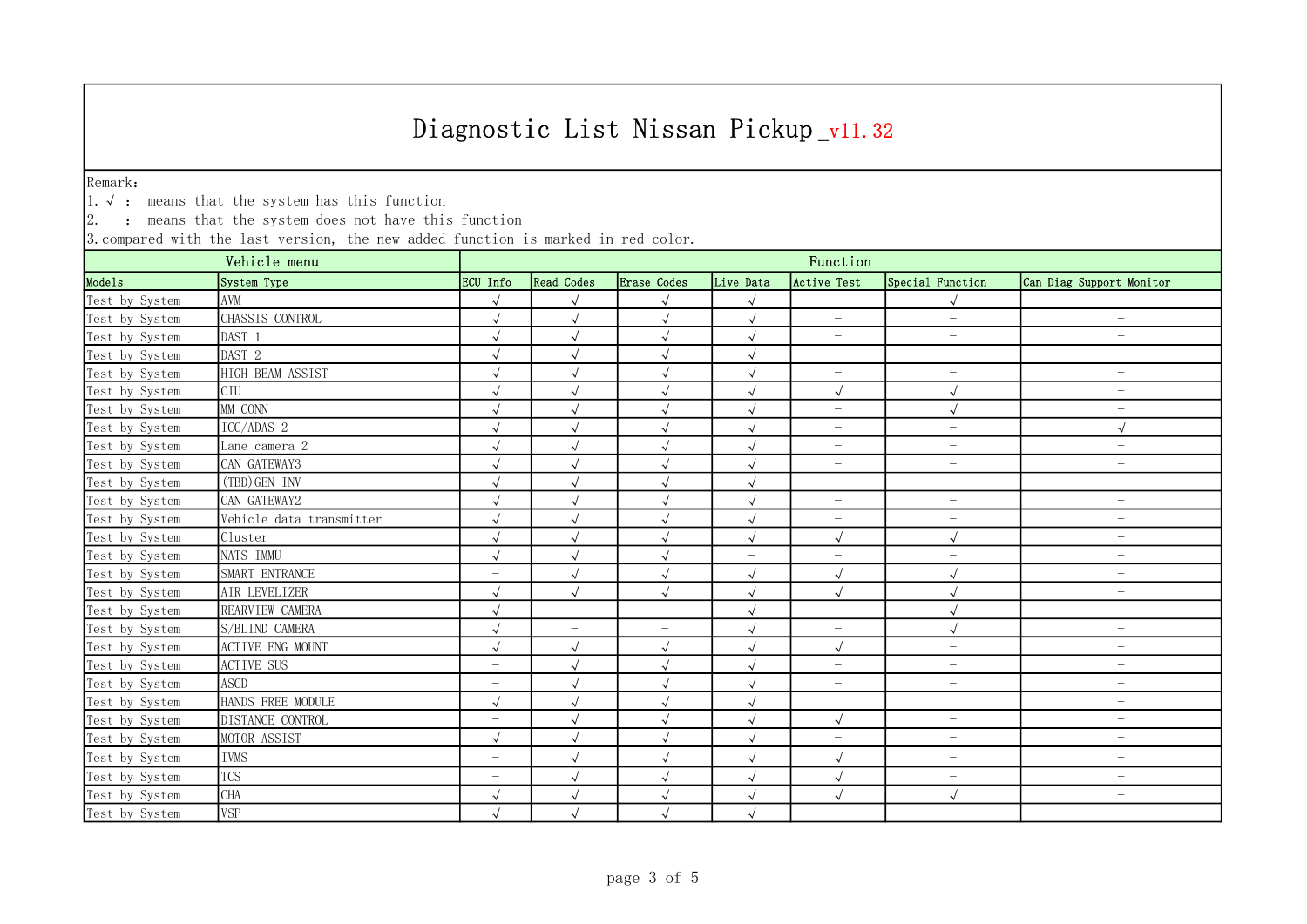Remark:

1.√ : means that the system has this function

 $\vert 2.$  -: means that the system does not have this function

| Vehicle menu   |                                  | Function   |                                                                                                              |              |            |                          |                          |                          |  |  |
|----------------|----------------------------------|------------|--------------------------------------------------------------------------------------------------------------|--------------|------------|--------------------------|--------------------------|--------------------------|--|--|
| Models         | System Type                      | ECU Info   | <b>Read Codes</b><br>Erase Codes<br>Active Test<br>Special Function<br>Can Diag Support Monitor<br>Live Data |              |            |                          |                          |                          |  |  |
| Test by System | <b>FSCM</b>                      | $\sqrt{ }$ | $\sqrt{\phantom{a}}$                                                                                         | $\sqrt{ }$   | $\sqrt{ }$ | $\overline{\phantom{0}}$ |                          |                          |  |  |
| Test by System | <b>PMAS</b>                      | $\sqrt{ }$ | $\sqrt{\phantom{a}}$                                                                                         | $\sqrt{ }$   | $\sqrt{ }$ | $\overline{\phantom{0}}$ | $\equiv$                 | $\qquad \qquad -$        |  |  |
| Test by System | RADIO                            | $\sqrt{2}$ | $\sqrt{ }$                                                                                                   | $\sqrt{}$    | $\sqrt{ }$ | $\sqrt{ }$               | $\sqrt{ }$               | $-$                      |  |  |
| Test by System | Left front door control unit     |            | $\sqrt{ }$                                                                                                   | $\sqrt{ }$   | $\sqrt{ }$ | $\overline{\phantom{m}}$ | $\overline{\phantom{m}}$ | $\overline{\phantom{m}}$ |  |  |
| Test by System | Right front door control unit    | $\sqrt{ }$ | $\sqrt{ }$                                                                                                   | $\sqrt{ }$   | $\sqrt{ }$ | $\equiv$                 | $\overline{\phantom{m}}$ | $\overline{\phantom{0}}$ |  |  |
| Test by System | Siren control unit               |            | $\sqrt{ }$                                                                                                   | $\sqrt{ }$   | $\sqrt{ }$ | $\overline{\phantom{m}}$ | $\equiv$                 | $\overline{\phantom{0}}$ |  |  |
| Test by System | Alarm siren                      | $\sqrt{ }$ | $\sqrt{ }$                                                                                                   | $\sqrt{ }$   | $\sqrt{ }$ | $\overline{\phantom{0}}$ | $\equiv$                 | $\qquad \qquad -$        |  |  |
| Test by System | Passenger seat control unit      | $\sqrt{ }$ | $\sqrt{\phantom{a}}$                                                                                         | $\sqrt{ }$   | $\sqrt{ }$ | $\overline{\phantom{a}}$ | $\equiv$                 | $\overline{\phantom{m}}$ |  |  |
| Test by System | Intelligent battery sensor       |            | $\sqrt{}$                                                                                                    | $\sqrt{ }$   | $\sqrt{ }$ | $\overline{\phantom{a}}$ | $\overline{\phantom{0}}$ | $\overline{\phantom{m}}$ |  |  |
| Test by System | Upper control panel cont unit    | $\sqrt{ }$ | $\sqrt{ }$                                                                                                   | $\sqrt{ }$   | $\sqrt{ }$ | $\overline{\phantom{m}}$ | $\overline{\phantom{m}}$ | $\overline{\phantom{m}}$ |  |  |
| Test by System | EC mirror compass                | $\sqrt{ }$ | $\sqrt{\phantom{a}}$                                                                                         | $\sqrt{ }$   | $\sqrt{ }$ | $\equiv$                 | $\equiv$                 | $\overline{\phantom{m}}$ |  |  |
| Test by System | Universal garage door opener     | $\sqrt{ }$ | $\sqrt{ }$                                                                                                   | $\sqrt{ }$   | $\sqrt{ }$ | $\equiv$                 | $\overline{\phantom{a}}$ | $\overline{\phantom{m}}$ |  |  |
| Test by System | Light&rain sensor                | $\sqrt{ }$ | $\sqrt{ }$                                                                                                   | $\sqrt{ }$   | $\sqrt{ }$ | $\overline{\phantom{m}}$ | $\overline{\phantom{a}}$ | $\overline{\phantom{m}}$ |  |  |
| Test by System | Overhead control panel unit      | $\sqrt{ }$ | $\sqrt{ }$                                                                                                   | $\sqrt{ }$   | $\sqrt{}$  | $\overline{\phantom{0}}$ | $\overline{\phantom{m}}$ | $\overline{\phantom{m}}$ |  |  |
| Test by System | Electronic ign switch cont unit  | $\sqrt{ }$ | $\sqrt{\phantom{a}}$                                                                                         | $\sqrt{ }$   | $\sqrt{ }$ | $\overline{\phantom{m}}$ | $\overline{\phantom{a}}$ | $\overline{\phantom{m}}$ |  |  |
| Test by System | Trailer recognition control unit | $\sqrt{ }$ | $\sqrt{ }$                                                                                                   | $\sqrt{ }$   | $\sqrt{ }$ | $\overline{\phantom{m}}$ | $\overline{\phantom{0}}$ | $\overline{\phantom{m}}$ |  |  |
| Test by System | Occupant classification unit     | $\sqrt{2}$ | $\sqrt{ }$                                                                                                   | $\sqrt{ }$   | $\sqrt{ }$ | $\overline{\phantom{m}}$ | $\overline{\phantom{m}}$ | $\overline{\phantom{m}}$ |  |  |
| Test by System | ICC sensor                       | $\sqrt{ }$ | $\sqrt{ }$                                                                                                   | $\sqrt{ }$   | $\sqrt{ }$ | $\overline{\phantom{0}}$ | $\equiv$                 | $\overline{\phantom{m}}$ |  |  |
| Test by System | Parking assist                   | $\sqrt{ }$ | $\sqrt{ }$                                                                                                   | $\sqrt{ }$   | $\sqrt{ }$ | $\overline{\phantom{a}}$ | $\overline{\phantom{a}}$ | $\overline{\phantom{m}}$ |  |  |
| Test by System | Steering column cont module      | $\sqrt{ }$ | $\sqrt{ }$                                                                                                   | $\checkmark$ | $\sqrt{ }$ | $\overline{\phantom{m}}$ | $\overline{\phantom{0}}$ | $\overline{\phantom{m}}$ |  |  |
| Test by System | Steering wheeling switch pad     | $\sqrt{}$  | $\sqrt{ }$                                                                                                   | $\sqrt{ }$   | $\sqrt{ }$ | $\overline{\phantom{m}}$ | $\overline{\phantom{m}}$ | $\overline{\phantom{m}}$ |  |  |
| Test by System | Radar sensor                     | $\sqrt{ }$ | $\sqrt{ }$                                                                                                   | $\sqrt{ }$   | $\sqrt{ }$ | $\overline{\phantom{m}}$ | $\overline{\phantom{m}}$ | $\overline{\phantom{m}}$ |  |  |
| Test by System | LED H/L control module RH        |            | $\sqrt{ }$                                                                                                   | $\sqrt{ }$   | $\sqrt{ }$ | $\overline{\phantom{m}}$ | $\overline{\phantom{0}}$ | $\overline{\phantom{m}}$ |  |  |
| Test by System | LED H/L control module LH        | $\sqrt{ }$ | $\sqrt{ }$                                                                                                   | $\sqrt{ }$   | $\sqrt{ }$ | $\overline{\phantom{0}}$ | $\overline{\phantom{m}}$ | $\overline{\phantom{m}}$ |  |  |
| Test by System | Side radar RH                    | $\sqrt{ }$ | $\sqrt{\phantom{a}}$                                                                                         | $\sqrt{}$    | $\sqrt{ }$ | $\overline{\phantom{0}}$ | $\equiv$                 | $\sqrt{ }$               |  |  |
| Test by System | Side radar LH                    | $\sqrt{}$  | $\sqrt{ }$                                                                                                   | $\sqrt{ }$   | $\sqrt{ }$ | $\equiv$                 | $\equiv$                 | $\overline{\phantom{m}}$ |  |  |